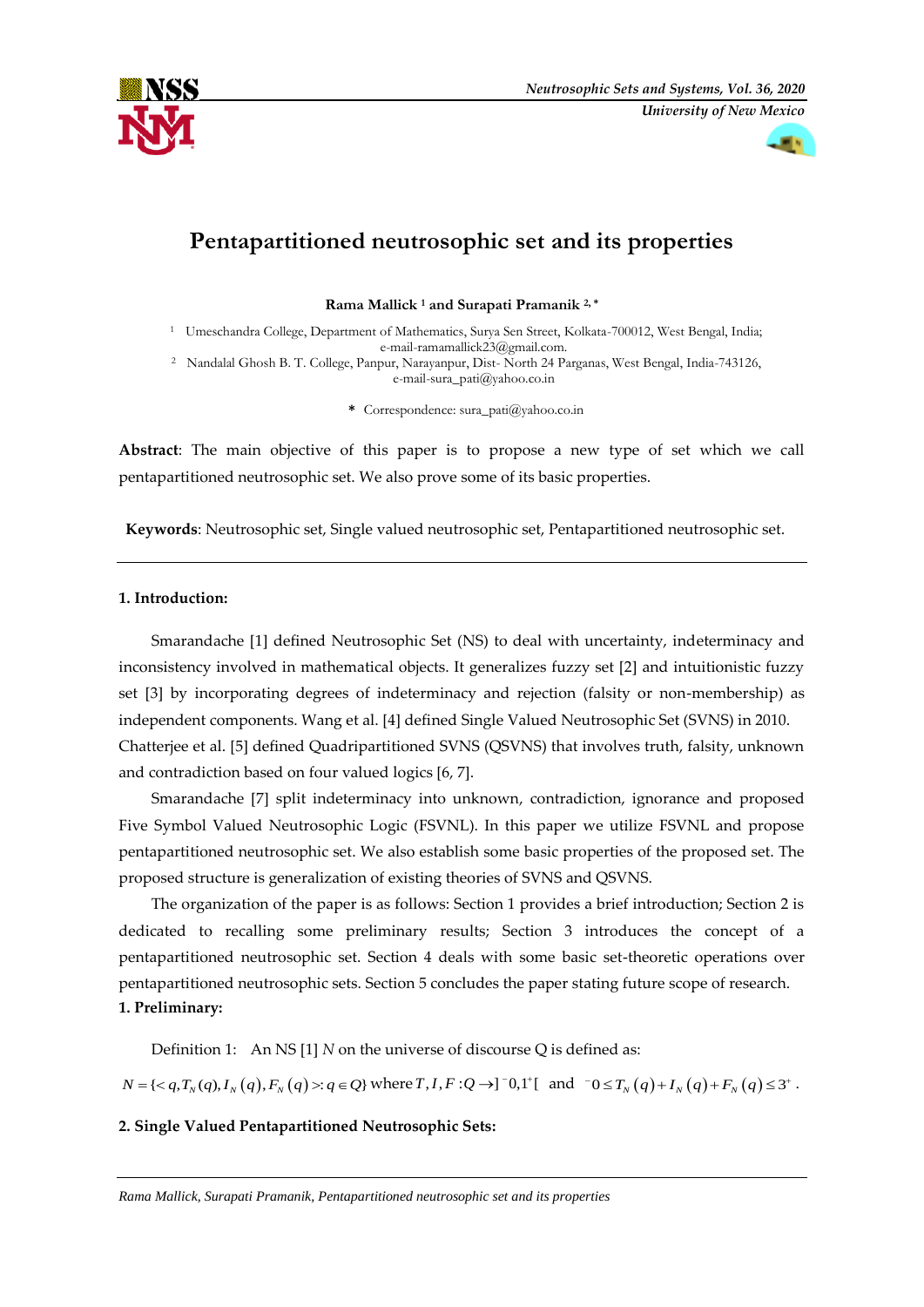Based on Smarandache FSVNL [7], we define the concept of Pentapartitioned Neutrosophic Set (PNS). The term "pentapartitioned" means something that divided into five characteristic features. The indeterminacy is split into three parts signifying contradiction, ignorance and unknown respectively. We now defined a PNS as follows:

Definition 3: Let P be a non-empty set. A PNS *A* over P characterizes each element p in P by a truth-membership function  $T_A$ , a contradiction membership function  $C_A$ , an ignorance membership function  $G_A$ , unknown membership function  $U_A$  and a falsity membership function  $F_A$ such that for each  $p \in P$ ,  $T_A, C_A, G_A, U_A, F_A \in [0,1]$ and

 $0 \leq T_A(p) + C_A(p) + G_A(p) + U_A(p) + F_A(p) \leq 5$ .

Example: Consider the statement: "Is Facebook good for society?".

Suppose, this statement is posed in front of a group of five people, say,  $P = \{p_1, p_2, p_3p_4, p_5\}$  (which constitute the universe under consideration) and they are requested to express their opinion regarding this statement. Now it may so happen that the opinion of the people may vary among the following possible options: "a degree of agreement with the statement", "a degree of both agreement as well as disagreement regarding the statement "a degree of neither agreement nor disagreement regarding the statement", "a degree of ignore agreement and disagreement" and "a degree of disagreement with respect to the statement". According to the response of the people, the available information can be represented in terms of a PNS as follows:

From the above PNS, it is seen that the person  $p_1$  is to great extent, in agreement with the statement whereas,  $p_5$  mostly disagrees with the statement while  $p_2$  opines that the statement is both true as well as false,  $p_3$  is mainly in ignorance regarding the truth of the statement and  $p_4$  totally ignores the truth and false of the statement.

It is to be noted that when Indeterminacy (I) is refined into I1, I2, I3, and together T, I1, I2, I3, F form a pentapartitioned neutrosophic set. It is a special case of the n- valued refined neutrosophic set, introduced by Smarandache [7] in 2013.

Definition 4: A PNS A is said to be absolute PNS if and only if its truth-membership, contradiction membership, ignorance membership, unknown membership and falsity membership function values are defined as follow,

values are defined as follow,  

$$
T_A(p) = 1, C_A(p) = 1, G_A(p) = 0, U_A(p) = 0, F_A(p) = 0.
$$

Definition 5: A PNS is said to be null  $\theta$  PNS if and only if its truth-membership, contradiction membership, ignorance membership, unknown membership and falsity membership function

values are respectively defined as follows:  
\n
$$
T_A(p) = 0, C_A(p) = 0, G_A(p) = 1, U_A(p) = 1, F_A(p) = 1.
$$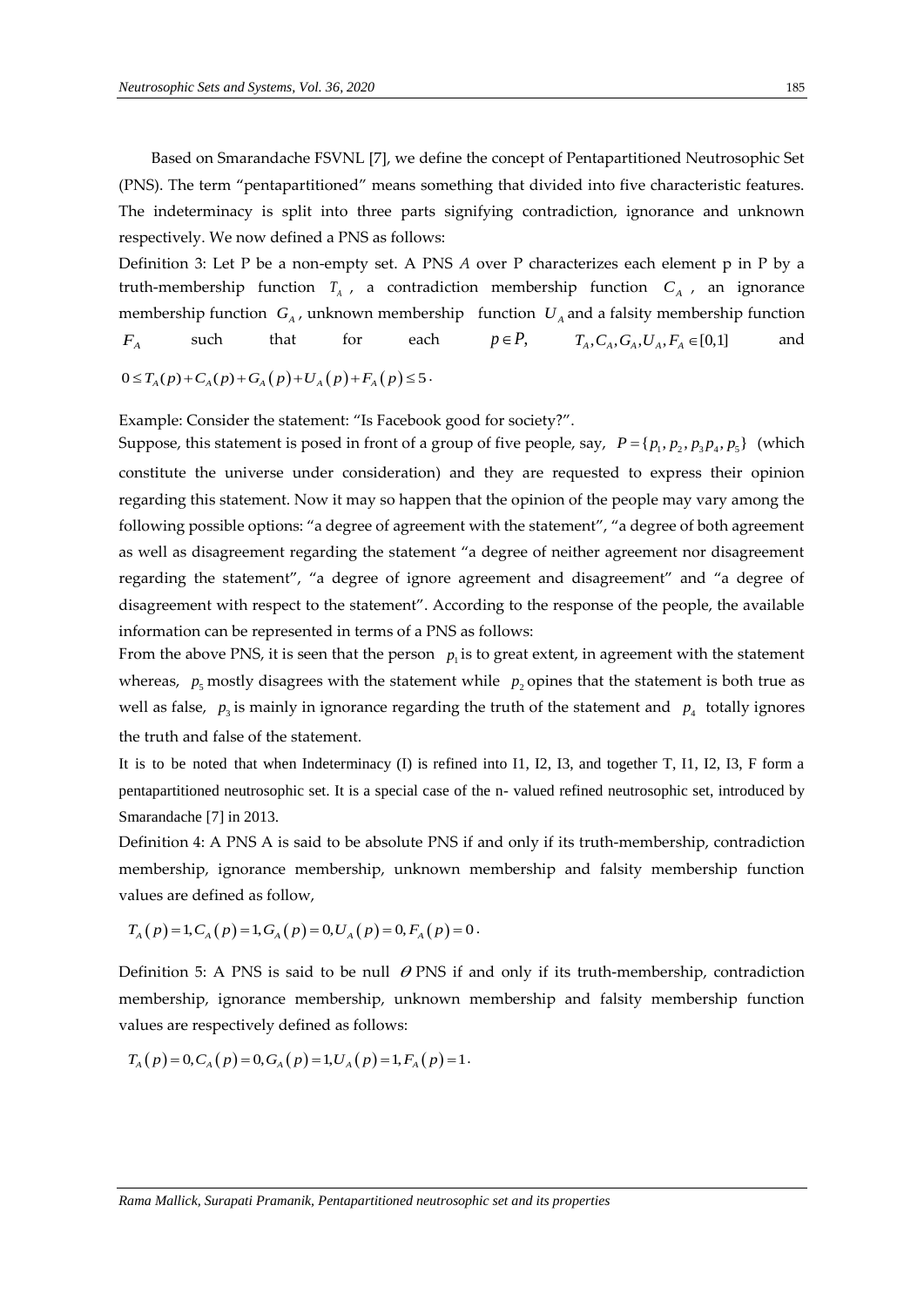#### **3. Basic properties:**

Definition 6: Consider two PNS  $R_1$  and  $R_2$  over P,  $R_1$  is said to be contained in  $R_2$ , denoted

Definition 6: Consider two PNS 
$$
R_1
$$
 and  $R_2$  over P,  $R_1$  is said to be contained in  $R_2$ , denoted  
by  $R_1 \subseteq R_2$  iff  $T_{R_1}(p) \le T_{R_2}(p), C_{R_1}(p) \le C_{R_2}(p), G_{R_1}(p) \ge G_{R_2}(p), U_{R_1}(p) \ge U_{R_2}(p)$  and  $F_{R_1}(p) \ge F_{R_2}(p)$ 

where  $p \in P$ .

Definition 7: The complement of PNS 
$$
R_1
$$
 is denoted by  $R_1^C$  and is defined as:  
\n
$$
R_1^C = \{ (F_{R_1}(p), U_{R_1}(p), 1 - G_{R_1}(p), C_{R_1}(p), T_{R_1}(p)) \mid p \in P \} \text{ i.e. } T_{R_1}(p) = F_{R_1}(p), C_{R_1}(p) = U_{R_1}(p),
$$

 $G_{R_1}(p) = 1 - G_{R_1}(p), U_{R_1}(p) = C_{R_1}(p)$  and  $F_{R_1}(p) = T_{R_1}(p), p \in P$ 

Definition 8: The union and intersection of any two PNSs  $R_1$  and  $R_2$  is denoted by  $R_1 \cup R_2$  and  $R_1 \cap R_2$  is defined as:  $P_{R_1}(p) = 1 - G_{R_1}(p), U_{R_1}(p) = C_{R_1}(p)$  and  $F_{R_1}(p) = T_{R_1}(p), p \in P$ <br>
finition 8: The union and intersection of any two PNSs  $R_1$  and  $R_2$  is denoted by  $R_1 \cup R_2$  and<br>  $\cap R_2$  is defined as:<br>  $\cup R_2 = \{(\max(T_{R_1}(p), T_{R_2}(p)),$ 

$$
G_{R_1}(p) = 1 - G_{R_1}(p), U_{R_1}(p) = C_{R_1}(p) \text{ and } F_{R_1}(p) = T_{R_1}(p), p \in P
$$
  
Definition 8: The union and intersection of any two PNSs  $R_1$  and  $R_2$  is denoted by  $R_1 \cup R_2$  and  
 $R_1 \cap R_2$  is defined as:  

$$
R_1 \cup R_2 = \{(\max(T_{R_1}(p), T_{R_2}(p)), \max(C_{R_1}(p), C_{R_2}(p)), \min(G_{R_1}(p), G_{R_2}(p)), \min(U_{R_1}(p), U_{R_2}(p)), \min(F_{R_1}(p), F_{R_2}(p)) | p \in P\}
$$

$$
= \{(T_{R_1}(p), C_{R_1}(p), G_{R_1}(p), U_{R_1}(p), F_{R_1}(p))\} \cup (T_{R_2}(p), C_{R_2}(p), G_{R_2}(p), U_{R_2}(p), F_{R_2}(p)) | p \in P\}
$$

$$
R_1 \cap R_2 = \{(\min(T_{R_1}(p), T_{R_2}(p)), \min(C_{R_1}(p), C_{R_2}(p)), \max(G_{R_1}(p), G_{R_2}(p)), \max(U_{R_1}(p), U_{R_2}(p)), \max(F_{R_1}(p), F_{R_2}(p)) | p \in P\}
$$

$$
= \{(T_{R_1}(p), C_{R_2}(p), G_{R_2}(p), U_{R_2}(p), F_{R_2}(p))\} \cup (T_{R_1}(p), C_{R_2}(p), G_{R_2}(p), U_{R_2}(p), F_{R_2}(p)) | p \in P\}
$$

$$
R_1 \cap R_2 = \{(\max(T_{R_1}(p), T_{R_2}(p)), \max(C_{R_1}(p), C_{R_2}(p)), \min(C_{R_1}(p), G_{R_2}(p)), \min(U_{R_1}(p), U_{R_2}(p)), \min(F_{R_1}(p), F_{R_2}(p)))\} p \in P\}
$$
  
\n
$$
= \{ (T_{R_1}(p), C_{R_1}(p), G_{R_1}(p), U_{R_1}(p), F_{R_1}(p)) \} (T_{R_2}(p), C_{R_2}(p), G_{R_2}(p), U_{R_2}(p), F_{R_2}(p)) | p \in P \}
$$
  
\n
$$
R_1 \cap R_2 = \{ (\min(T_{R_1}(p), T_{R_2}(p)), \min(C_{R_1}(p), C_{R_2}(p)), \max(G_{R_1}(p), G_{R_2}(p)), \max(U_{R_1}(p), U_{R_2}(p)), \max(F_{R_1}(p), F_{R_2}(p))) \} p \in P \}
$$
  
\n
$$
= \{ (T_{R_1}(p), C_{R_1}(p), G_{R_1}(p), U_{R_1}(p), F_{R_1}(p)) \} (T_{R_2}(p), C_{R_2}(p), G_{R_2}(p), U_{R_2}(p), F_{R_2}(p)) | p \in P \}
$$

Example: Consider any two PNSs defined over P, presented as:

Example: Consider any two PNSs defined over P, presented as:  
\n
$$
E = \langle 0.6, 0.4, 0.3, 0.2, 0.3 \rangle / r_1 + \langle 0.5, 0.3, 0.4, 0.5, 0.4 \rangle / r_2 + \langle 0.3, 0.7, 0.5, 0.2, 0.4 \rangle / r_3
$$
\n
$$
F = \langle 0.7, 0.2, 0.4, 0.3, 0.5 \rangle / r_1 + \langle 0.7, 0.4, 0.3, 0.4, 0.5 \rangle / r_2 + \langle 0.6, 0.5, 0.6, 0.4, 0.3 \rangle / r_3
$$

Then we have,

Then we have,  
\n
$$
E^{c} = \langle 0.3, 0.2, 0.7, 0.4, 0.6 \rangle / r_{1} + \langle 0.4, 0.5, 0.6, 0.3, 0.5 \rangle / r_{2} + \langle 0.4, 0.2, 0.5, 0.7, 0.3 \rangle / r_{3}
$$
\n
$$
E \cup F = \langle 0.7, 0.4, 0.4, 0.3, 0.5 \rangle / r_{1} + \langle 0.7, 0.4, 0.4, 0.5, 0.5 \rangle / r_{2} + \langle 0.6, 0.7, 0.6, 0.4, 0.4 \rangle / r_{3}
$$
\n
$$
E \cap F = \langle 0.6, 0.2, 0.3, 0.2, 0.3 \rangle / r_{1} + \langle 0.5, 0.3, 0.3, 0.4, 0.4 \rangle / r_{2} + \langle 0.3, 0.5, 0.5, 0.2, 0.3 \rangle / r_{3}
$$

Proposition 1: PNSs satisfy the following properties under the aforementioned set theoretic operations:

i. Commutative law

 $(a)R_1 \cup R_2 = R_2 \cup R_1$  $(b)R_1 \cap R_2 = R_2 \cap R_1$ 

ii. Associative law

 $(c)R_1 \cup (R_2 \cup R_3) = (R_1 \cup R_2) \cup R_3$  $( d) R_1 \cap ( R_2 \cap R_3 ) = ( R_1 \cap R_2 ) \cap R_3$ 

iii. Distributive law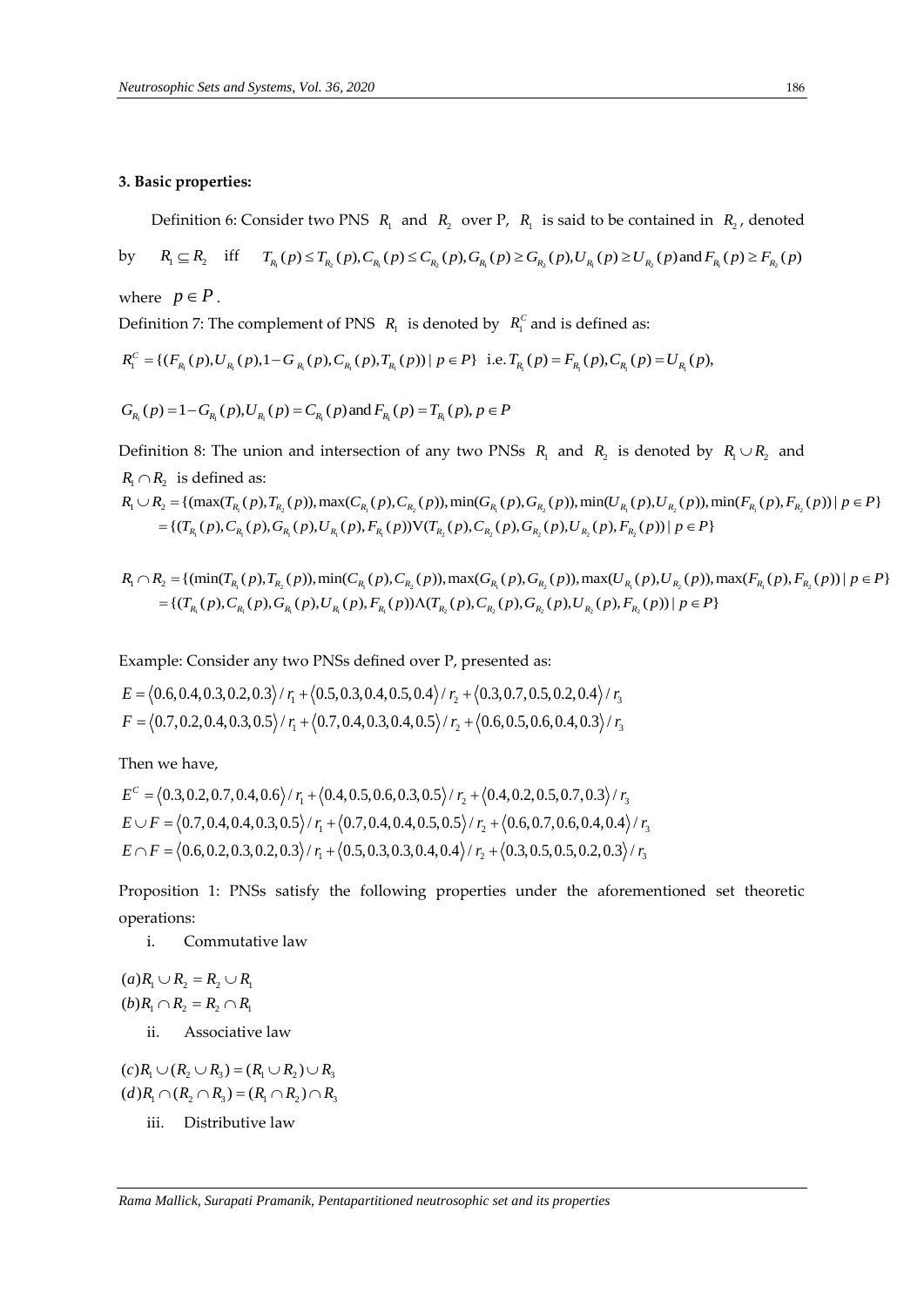$(e)R_1 \cup (R_2 \cap R_3) = (R_1 \cup R_2) \cap (R_1 \cup R_3)$  $(e)R_1 \cup (R_2 \cap R_3) = (R_1 \cup R_2) \cap (R_1 \cup R_3)$ <br>  $(f)R_1 \cap (R_2 \cup R_3) = (R_1 \cap R_2) \cup (R_1 \cap R_3)$ iv. Absorption law

 $(g)R_1 \cup (R_1 \cap R_2) = R_1$  $(h)R_1 \cap (R_1 \cup R_2) = R_1$ 

v. Involution law

 $(i) (R_1^C)^C = R_1$ 

vi. Law of contradiction

 $(j)R_1 \cap R_1^C = \theta$ 

vii. De Morgan's law

$$
(k)(R_1 \cup R_2)^c = R_1^c \cap R_2^c
$$
  

$$
(l)(R_1 \cap R_2)^c = R_1^c \cup R_2^c
$$

Proof:

(a)  $R_1 \cup R_2 = R_2 \cup R_1$ 

We know that,

1 2 1 2 1 2 1 2 1 2 1 2 {(max( ( ), ( )),max( ( ), ( )),min( ( ), ( )),min( ( ), ( )),min( ( ), ( )) | }  $= \{ (T_{R_1}(p), C_{R_1}(p), G_{R_1}(p), U_{R_1}(p), F_{R_1}(p)) \} \vee (T_{R_2}(p), C_{R_2}(p), G_{R_2}(p), U_{R_2}(p), F_{R_2}(p)) | p \in P \}$  $\begin{aligned} &\cup R_2=R_2\cup R_1\ &\text{with}\ &\quad=\{(\max(T_{R_1}(p),T_{R_2}(p)),\max(C_{R_1}(p),C_{R_2}(p)),\min(G_{R_1}(p),G_{R_2}(p)),\min(U_{R_1}(p),U_{R_2}(p)),\ &\{(T_{R_1}(p),C_{R_1}(p),G_{R_1}(p),U_{R_1}(p),F_{R_1}(p))\}\vee(T_{R_2}(p),C_{R_2}(p),G_{R_2}(p),U_{R_2}(p),F_{R_2}(p))\mid p\in P\}\end{aligned}$  $\begin{aligned} &P_{\mathcal{R}_1}(p), T_{R_2}(p)), \max(C_{R_1}(p), C_{R_2}(p)), \min(G_{R_1}(p), G_{R_2}(p)), \min(U_{R_1}(p), U_{R_2}(p)), \min(F_{R_1}(p), F_{R_2}(p)), \ &\sum_{k=1}^N \mathcal{L}_k(x), F_{\mathcal{R}_k}(x), F_{\mathcal{R}_k}(x), F_{\mathcal{R}_k}(x), F_{\mathcal{R}_k}(x), F_{\mathcal{R}_k}(x), F_{\mathcal{R}_k}(x), F_{\mathcal{R}_k}(x), F_{\mathcal{R}_k}(x), F_{\mathcal{$  $\begin{aligned} \text{that,} \ \text{(max}(T_{_{R_{\text{I}}}}(p),T_{_{R_{\text{2}}}}(p)),\text{max}(C_{_{R_{\text{I}}}}(p),C_{_{R_{\text{2}}}}(p)),\text{min}(G_{_{R_{\text{I}}}}(p),G_{_{R_{\text{2}}}}(p)),\text{min}(U_{_{R_{\text{I}}}}(p),C_{_{R_{\text{I}}}}(p),G_{_{R_{\text{I}}}}(p),G_{_{R_{\text{I}}}}(p),G_{_{R_{\text{I}}}}(p),F_{_{R_{\text{I}}}}(p)),\text{with}\quad \text{if}\quad \text{if}\quad \text$ *Proof:*<br>
(a)  $R_1 \cup R_2 = R_2 \cup R_1$ <br>  $R_1 \cup R_2 = \{(\max(T_{R_1}(p), T_{R_2}(p)), \max(C_{R_1}(p), C_{R_2}(p)), \min(G_{R_1}(p), G_{R_2}(p)), \min(U_{R_1}(p), U_{R_2}(p)), \min(F_{R_1}(p), F_{R_2}(p)) | p \in P\}$ <br>  $= \{(T_n(p), C_n(p), G_n(p), U_n(p), F_n(p))\}$   $\{T_n(p), C_n(p), C_n(p), C_n(p), U_n(p), F_n(p)) | p \in P\}$  $R_2 = R_2 \cup R_1$ <br> *T* that,<br>
{ (max( $T_{R_1}(p), T_{R_2}(p)$ ), max( $C_{R_1}(p), C_{R_2}(p)$ ), min( $G_{R_1}(p), G_{R_2}(p)$ ), min( $U_{R_1}(p), U_{R_2}(p)$ ),<br>  $T_{R_1}(p), C_{R_1}(p), G_{R_1}(p), U_{R_1}(p), F_{R_1}(p)$ ) $V(T_{R_2}(p), C_{R_2}(p), G_{R_2}(p), U_{R_2}(p), F_{R_2}(p)) \mid p \in$ oof:<br>  $R_1 \cup R_2 = R_2 \cup R_1$ <br>
Exhow that,<br>  $\cup R_2 = \{(\max(T_{R_1}(p), T_{R_2}(p)), \max(C_{R_1}(p), C_{R_2}(p)), \min(G_{R_1}(p), G_{R_2}(p)), \min(U_{R_1}(p), U_{R_2}(p)), \min(F_{R_1}(p), F_{R_2}(p)) | p \in P\}$ <br>  $= \{ (T_{(p),C_{(p)},C_{(p)},G_{(p)},U_{(p)},F_{(p)},U_{(p)},G_{(p)},U_{(p)},F_{(p)},U_{(p)},F_{(p)},F_{(p)},F_{$ :<br>  $\bigcup R_2 = R_2 \bigcup R_1$ <br>
now that,<br>  $R_2 = \{(\max(T_{R_1}(p), T_{R_2}(p)), \max(C_{R_1}(p), C_{R_2}(p)), \min(G_{R_1}(p), G_{R_2}(p)), \min(U_{R_1}(p), U_{R_2}(p)), \min(F_{R_1}(p), F_{R_2}(p))\})$ <br>  $= \{(T_{R_1}(p), C_{R_1}(p), G_{R_1}(p), U_{R_1}(p), F_{R_1}(p))\}$   $\{T_{R_2}(p), T_{R_2}(p), T_{R_2}(p), T_{R_2}(p), T_{$ 

Let,  $x_i \in R_1 \cup R_2$ <br>  $\Rightarrow x_i \in \{\max(T_{R_1}, T_{R_2}), \max(C_{R_1}, C_{R_2}), \min(G_{R_1}, G_{R_2}), \min(U_{R_1}, U_{R_2}), \min(F_{R_1}, F_{R_2})\}$  $x_i \in \{\max(T_{R_1}, T_{R_2}), \max(C_{R_1}, C_{R_2}), \min(G_{R_1}, G_{R_2}), \min(U_{R_1}, U_{R_2}), \min(F_{R_1}, F_{R_2})\}$ <br>  $x_i \in \{\max(T_{R_2}, T_{R_1}), \max(C_{R_2}, C_{R_1}), \min(G_{R_2}, G_{R_1}), \min(U_{R_2}, U_{R_1}), \min(F_{R_2}, F_{R_1})\}$ Let,  $x_i \in R_1 \cup R_2$  $\sum_{i} \in R_2 \cup R_1$  $x_i \in \max(T$ <br> $x_i \in R_2 \cup R$ Let,  $x_i \in R_1 \cup R_2$ <br>=>  $x_i \in {\max(T_{R_1}, \ldots)}$ <br>=>  $x_i \in {\max(T_{R_2}, \ldots)}$  $\sim$   $x_i$  ∈ { $max(T_{R_1}, T_{R_2}),$ <br>  $\Rightarrow$   $x_i$  ∈ { $max(T_{R_2}, T_{R_1}),$ <br>  $\Rightarrow$   $x_i$  ∈  $R_2 \cup R_1$  $\Rightarrow$   $R_i \subseteq R_2 \cup R_1$ <br>  $\Rightarrow$   $R_1 \cup R_2 \subseteq R_2 \cup R_1$  (1)<br> *Let*,  $y_i \in R_2 \cup R_1$ ⇒  $R_1 \cup R_2 \subset R_2 \cup R_1$  (1)<br> *Let*,  $y_i \in R_2 \cup R_1$  (2)<br>
⇒  $y_i \in \{\max(T_{R_2}, T_{R_i})$ ,  $\max(C_{R_2}, C_{R_i})$ ,  $\min(G_{R_2}, G_{R_i})$ ,  $\min(U_{R_2}, U_{R_i})$ ,  $\min(F_{R_2}, F_{R_i})\}$  $y_i \in R_2 \cup R_1$ <br>  $y_i \in \{\max(T_{R_2}, T_{R_1}), \max(C_{R_2}, C_{R_1}), \min(G_{R_2}, G_{R_1}), \min(U_{R_2}, U_{R_1}), \min(F_{R_2}, F_{R_1})\}$ <br>  $y_i \in \{(\max(T_{R_1}, T_{R_2}), \max(C_{R_1}, C_{R_2}), \min(G_{R_1}, G_{R_2}), \min(U_{R_1}, U_{R_2}), \min(F_{R_1}, F_{R_2})\}$  $x_1 \cup x_2 \cup x_2$ <br> $y_i \in R_2 \cup R_1$  $\sum_{i} \in R_1 \cup R_2$  $y_i \in \{\max(1, 0)\}$ <br> $y_i \in \{(\max(0, 0)\}$ Let,  $y_i \in R_2 \cup R_1$ <br>=>  $y_i \in {\max(T_{R_2})}$ <br>=>  $y_i \in {\max(T_{R_1})}$  $\Rightarrow$  y<sub>i</sub> ∈ {max(T<sub>R<sub>2</sub></sub>,T<sub>R<sub>i</sub></sub>), max(C<sub>R<sub>2</sub></sub>,C<sub>R<sub>i</sub></sub>), min(G<sub>R<sub>2</sub></sub>,G<sub>R<sub>i</sub></sub>), min(I<br>  $\Rightarrow$  y<sub>i</sub> ∈ {(max(T<sub>R<sub>1</sub></sub>,T<sub>R<sub>2</sub></sub>), max(C<sub>R<sub>1</sub></sub>,C<sub>R<sub>2</sub></sub>), min(G<sub>R<sub>1</sub></sub>,G<sub>R<sub>2</sub></sub>), min(<br>  $\Rightarrow$  y<sub>i</sub> ∈ R<sub>1</sub> ∪ R<sub>2</sub><br>  $\Rightarrow$  R<sub>2</sub> ∪ R<sub>1</sub> ⊂ R<sub>1</sub> Therefore, from (1) and (2) we obtain,  $R_1 \cup R_2 = R_2 \cup R_1$ 

- (b) Similarly, we can prove that  $R_1 \cap R_2 = R_2 \cap R_1$
- (c)  $R_1 \cup (R_2 \cup R_3) = (R_1 \cup R_2) \cup R_3$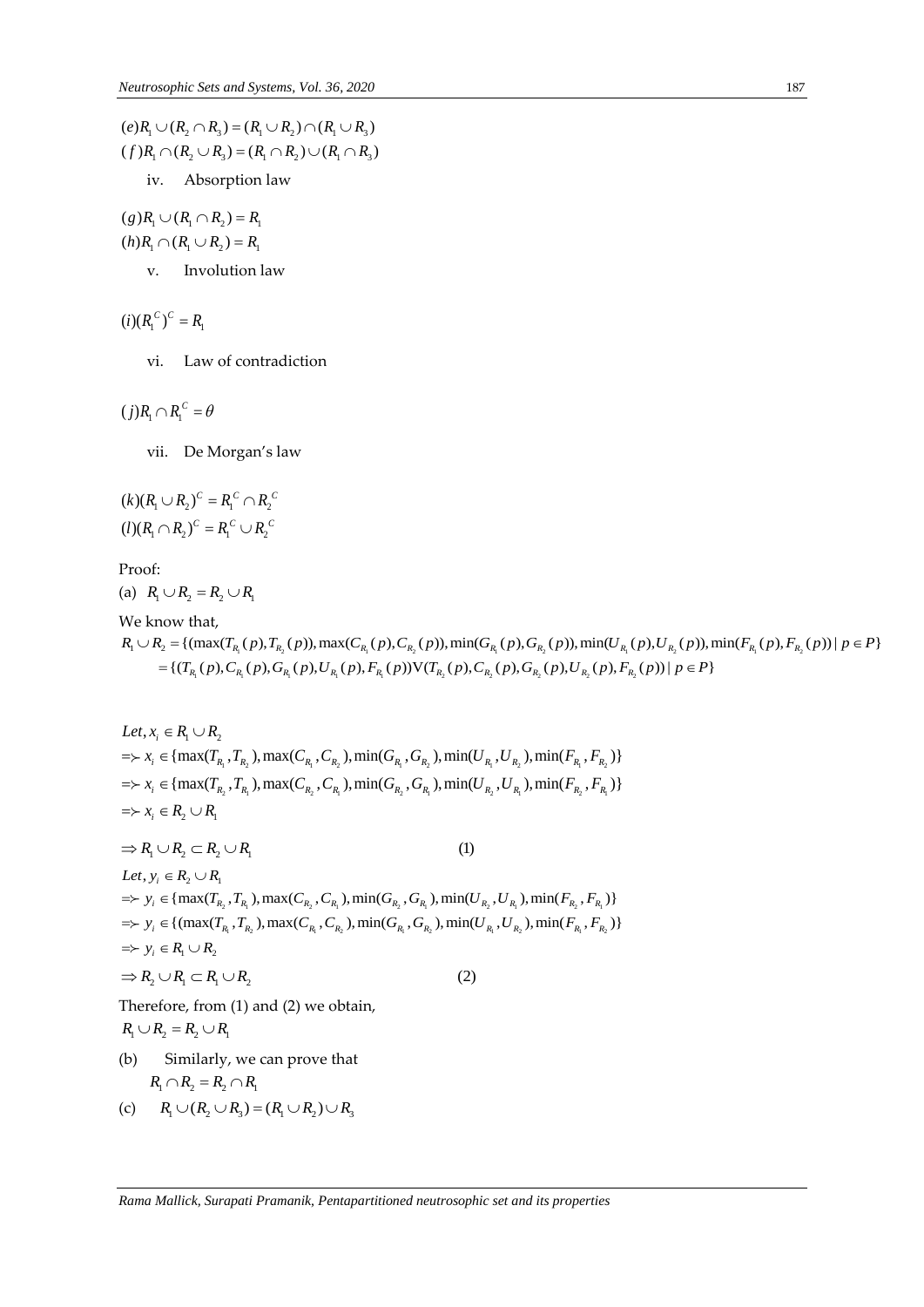Neutronscopic Sets and Systems, Vol. 36, 2020  
\n
$$
Assum that, x_i \in R_i \cup (R_i \cup R_i)
$$
\n
$$
\Rightarrow x_i \in R_i \cup \{max(T_n, T_n), max(C_n, C_n), min(G_n, G_n), min(U_n, U_n), min(F_n, F_n, Y_n))
$$
\n
$$
\Rightarrow x_i \in \{max(T_n, T_n, T_n), max(C_n, C_n, C_n), min(G_n, G_n, G_n), min(U_n, U_n, U_n), min(F_n, F_n, Y_n))
$$
\n
$$
\Rightarrow x_i \in \{max(T_n, T_n), max(C_n, C_n), min(G_n, G_n), min(U_n, U_n), min(F_n, F_n, Y_n), \forall x_i \}
$$
\n
$$
\Rightarrow x_i \in (R_i \cup R_2) \cup R_1
$$
\n
$$
R_i \cup (R_i \cup R_2) \cup R_2
$$
\n
$$
R_i \cup (R_i \cup R_3) \cup R_3
$$
\n
$$
Assum that, y_i \in (R_i \cup R_1) \cup R_1
$$
\n
$$
\Rightarrow y_i \in \{max(T_n, T_n), max(C_n, C_n), min(G_n, G_n), min(C_n, U_n), min(F_n, F_n, Y_n))
$$
\n
$$
\Rightarrow y_i \in \{max(T_n, T_n), max(C_n, C_n), min(G_n, G_n), min(U_n, U_n), min(F_n, F_n, Y_n))
$$
\n
$$
\Rightarrow y_i \in R_i \cup \{max(T_n, T_n), max(C_n, C_n, C_n), min(G_n, G_n, D_n), min(U_n, U_n), min(F_n, F_n, Y_n))
$$
\n
$$
\Rightarrow y_i \in R_i \cup \{max(T_n, T_n), max(C_n, C_n, C_n), min(G_n, G_n), min(U_n, U_n), min(F_n, F_n, Y_n))
$$
\n
$$
\Rightarrow y_i \in R_i \cup \{max(T_n, T_n), max(C_n, C_n, C_n), min(G_n, G_n), min(U_n, U_n), min(F_n, F_n, Y_n))
$$
\n
$$
\Rightarrow x_i \in R_i \cup \{min(T_n, T_n), max(C_n, C_n), max(G_n, G_n), min(G_n, max(G_n, F_n, Y_n))
$$
\n
$$
\Rightarrow x_i \in R_i \cup \{min(T_n, T_n), max(C_n, C_n), min(C_n, C_n), min(C_n, max(G_n, G_n), Y_n
$$

From (5) and (6), we conclude that  $R_1 \cup (R_2 \cap R_3) = (R_1 \cup R_2) \cap (R_1 \cup R_3)$ (g)  $R_1 \cup (R_1 \cap R_2) = R_1$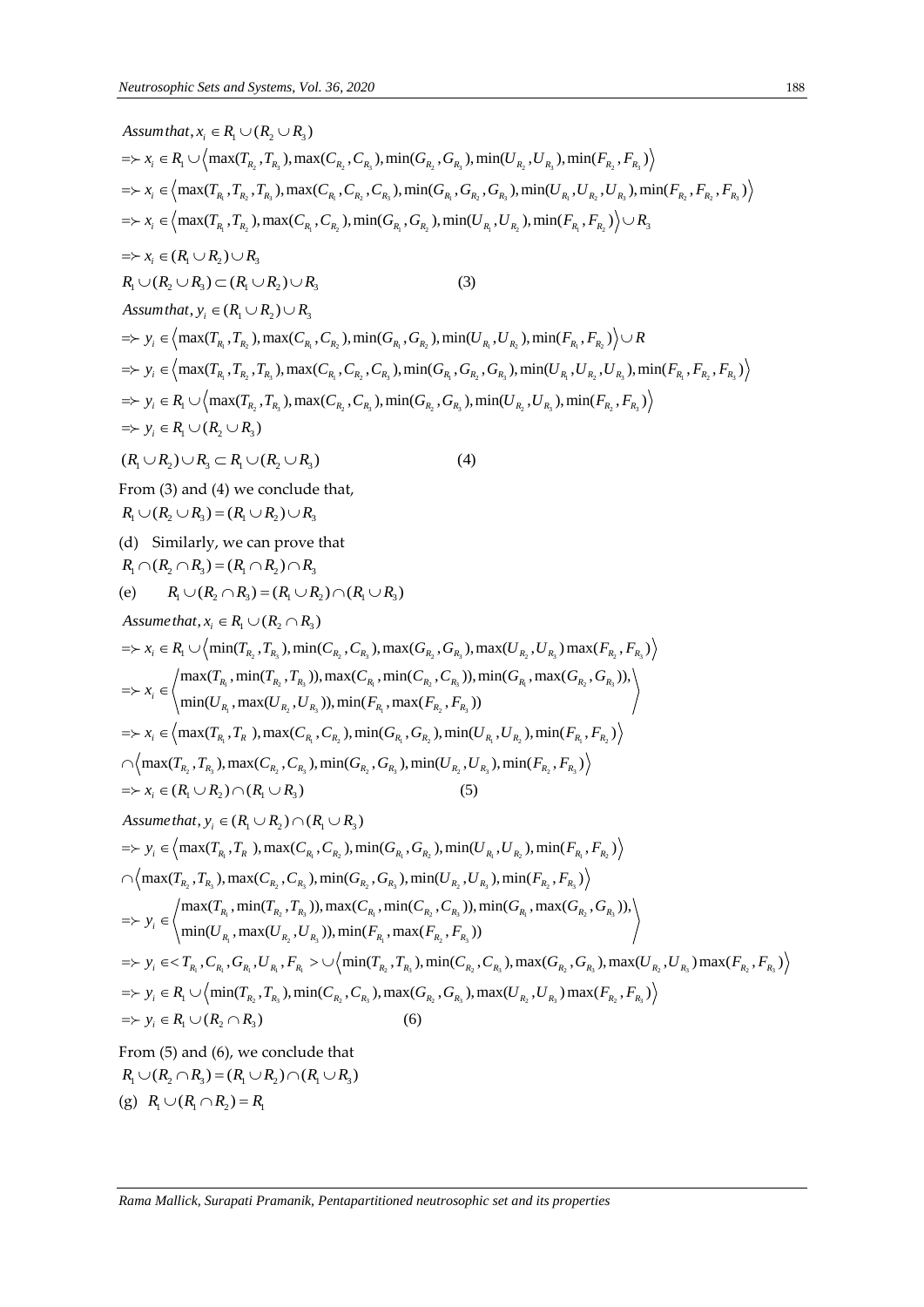*Neutronophic Sets and Systems, Vol. 36, 2020*  
\n
$$
Assume that, x_i \in R_1 \cup (R_1 \cap R_2)
$$
\n
$$
\Rightarrow x_i \in R_1 \cup (\min(T_{R_1}, T_{R_2}), \min(C_{R_1}, C_{R_2}), \max(G_{R_1}, G_{R_2}), \max(U_{R_1}, U_{R_2}) \max(F_{R_1}, F_{R_2}))
$$
\n
$$
\Rightarrow x_i \in (\max(T_{R_1}, \min(T_{R_1}, T_{R_2})), \max(C_{R_1}, \min(C_{R_1}, C_{R_2})), \min(G_{R_1}, \max(G_{R_1}, G_{R_2})),)
$$
\n
$$
\Rightarrow x_i \in \langle x_i, C_{R_1}, C_{R_1}, U_{R_2}, D_{R_1}, \max(U_{R_1}, D_{R_2}), \max(U_{R_1}, F_{R_2})
$$
\n
$$
\Rightarrow x_i \in \langle T_{R_1}, C_{R_1}, C_{R_1}, U_{R_1}, F_{R_1} \rangle
$$
\n
$$
\Rightarrow X_i \in R_1
$$
\n
$$
\Rightarrow R_1 \cup (R_1 \cap R_2) \subset R_1
$$
\n
$$
\Rightarrow x_i \in R_1
$$
\n
$$
\Rightarrow x_i \in \langle \max(T_{R_1}, \min(T_{R_1}, T_{R_2}), \max(C_{R_1}, \min(C_{R_1}, C_{R_2}), \min(G_{R_1}, \max(G_{R_1}, G_{R_2})), \min(U_{R_1}, \max(U_{R_1}, U_{R_2}), \min(F_{R_1}, \max(F_{R_1}, F_{R_2})) \rangle
$$
\n
$$
\Rightarrow x_i \in R_1 \cup (\min(T_{R_1}, T_{R_2}), \min(C_{R_1}, C_{R_2}), \max(G_{R_1}, G_{R_2}), \max(U_{R_1}, U_{R_2}) \max(F_{R_1}, F_{R_2}) )
$$
\n
$$
\Rightarrow x_i \in R_1 \cup (R_1 \cap R_2)
$$
\n
$$
\Rightarrow R_1 \subset R_1 \cup (R_1 \cap R_2)
$$
\n(8)

From (6) and (8), we conclude that

$$
R_1 \cup (R_1 \cap R_2) = R_1
$$

(h) Similarly, we can prove that

$$
R_1 \cap (R_1 \cup R_2) = R_1
$$

(i)  $(R_1^C)^C = R_1$ 

Assum that, 
$$
x_i \in (R_1^C)^C
$$
  
\n $\Rightarrow x_i \in (F_{R_1}, U_{R_1}, 1 - G_{R_1}, C_{R_1}, T_{R_1})^C$   
\n $\Rightarrow x_i \in (T_{R_1}, C_{R_1}, G_{R_1}, U_{R_1}, F_{R_1})$   
\n $\Rightarrow x_i \in R_1$   
\n $\Rightarrow (R_1^C)^C \subset R_1$  (9)  
\nAssum that,  $y_i \in R_1$ 

Assum that, 
$$
y_i \in R_1
$$
  
\n $\Rightarrow y_i \in (T_{R_1}, C_{R_1}, G_{R_1}, U_{R_1}, F_{R_1})$   
\n $\Rightarrow y_i \in (F_{R_1}, U_{R_1}, 1 - G_{R_1}, C_{R_1}, T_{R_1})^C$   
\n $\Rightarrow y_i \in (R_1^C)^C$   
\n $\Rightarrow R_1 \subset (R_1^C)^C$  (10)

From (9) and (10), we obtain

$$
(R_1^C)^C = R_1
$$

(j)  $R_1 \cap R_1^c = \theta$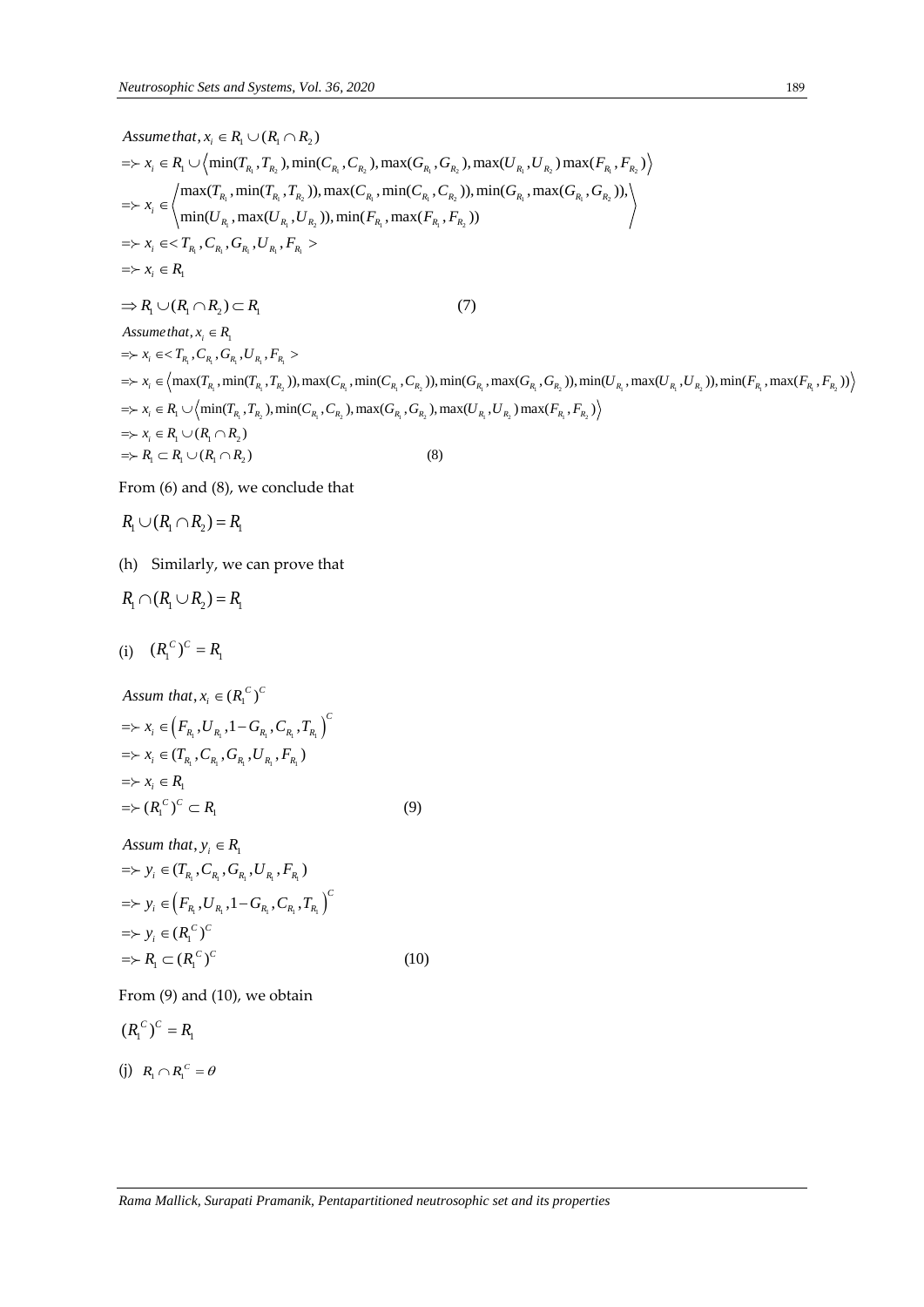Assum that,  $x_i \in R_1 \cap R_1^C$ <br>  $\Rightarrow x_i \in (T_{R_1}, C_{R_1}, G_{R_1}, U_{R_1}, F_{R_1}) \cap (F_{R_1}, U_{R_1}, 1 - G_{R_1}, C_{R_1}, T_{R_1})$ <br>  $\Rightarrow x_i \in \{ \min(T_{R_1}, F_{R_1}), \min(C_{R_1}, U_{R_1}), \max(G_{R_1}, 1 - G_{R_1}), \max(U_{R_1}, C_{R_1}), \max(F_{R_1}, T_{R_1}) >$ Assum that,  $x_i \in R_1 \cap R_1^C$ <br>  $\Rightarrow x_i \in (T_{R_1}, C_{R_1}, G_{R_i}, U_{R_1}, F_{R_i}) \cap (F_{R_1}, U_{R_1}, 1 - G_{R_1}, C_{R_1}, T_{R_1})$ Neutrosophic Sets and Systems, Vol.<br> *Assum that*,  $x_i \in R_1 \cap R_1^C$  $\sum_{i=1}^{i} \cap R_i$ (11)  $x_i \in \theta$ *C*  $x_i \in \mathbb{R}$ <br> $x_i \in \theta$ <br> $R_1 \cap R_2$  $\Rightarrow R_i \cap R_i^C \subset \theta$ <br>*Assum that,*  $y_i \in$  $\Rightarrow$   $x_i \in (I_{R_i}, C_{R_i}, C_i)$ <br>  $\Rightarrow$   $x_i \in \text{min}(T_{R_i}, C_i)$ <br>  $\Rightarrow$   $x_i \in \theta$  $\Rightarrow x_i \in \text{min}(T_{R_1}, F_{R_1}), \text{m}$ <br>  $\Rightarrow x_i \in \theta$ <br>  $\Rightarrow R_1 \cap R_1^C \subset \theta$ 

Assum that, 
$$
y_i \in \theta
$$

Assum that,  $y_i \in \theta$ <br>  $\Rightarrow y_i \in \alpha \min(T_{R_1}, F_{R_i})$ ,  $\min(C_{R_1}, U_{R_i})$ ,  $\max(G_{R_1}, 1 - G_{R_i})$ ,  $\max(U_{R_1}, C_{R_i})$ ,  $\max(F_{R_1}, T_{R_i}) >$ 

$$
\Rightarrow y_i \in \text{Inm}(I_{R_1}, P_{R_1}), \text{min}(C_{R_1}, C_{R_1}), \text{max}(C_{R_1}, 1 - C_{R_1}), \text{max}(C_{R_1}, C_{R_1}), \text{max}(C_{R_1}, C_{R_1}), \text{max}(C_{R_1}, C_{R_1}, C_{R_1}), \text{max}(C_{R_1}, C_{R_1}, C_{R_1}), \text{max}(C_{R_1}, C_{R_1}, C_{R_1}), \text{max}(C_{R_1}, C_{R_1}, C_{R_1}), \text{max}(C_{R_1}, C_{R_1}, C_{R_1}), \text{max}(C_{R_1}, C_{R_1}, C_{R_1}), \text{max}(C_{R_1}, C_{R_1}, C_{R_1}), \text{max}(C_{R_1}, C_{R_1}, C_{R_1}), \text{max}(C_{R_1}, C_{R_1}, C_{R_1}), \text{max}(C_{R_1}, C_{R_1}, C_{R_1}), \text{max}(C_{R_1}, C_{R_1}, C_{R_1}), \text{max}(C_{R_1}, C_{R_1}, C_{R_1}), \text{max}(C_{R_1}, C_{R_1}, C_{R_1}), \text{max}(C_{R_1}, C_{R_1}, C_{R_1}), \text{max}(C_{R_1}, C_{R_1}, C_{R_1}), \text{max}(C_{R_1}, C_{R_1}, C_{R_1}), \text{max}(C_{R_1}, C_{R_1}, C_{R_1}), \text{max}(C_{R_1}, C_{R_1}, C_{R_1}), \text{max}(C_{R_1}, C_{R_1}, C_{R_1}), \text{max}(C_{R_1}, C_{R_1}, C_{R_1}), \text{max}(C_{R_1}, C_{R_1}, C_{R_1}), \text{max}(C_{R_1}, C_{R_1}, C_{R_1}), \text{max}(C_{R_1}, C_{R_1}, C_{R_1}), \text{max}(C_{R_1}, C_{R_1}, C_{R_1}), \text{max}(C_{R_1}, C_{R_1}, C_{R_1}), \text{max}(C_{R_1}, C_{R_1}, C_{R_1}), \text{max}(C_{R_1}, C_{R_1}, C_{R_1}), \text{max}(C_{R_1}, C_{R_1}, C_{R_1}), \text{max}(C_{R_1}, C_{R_1}, C_{R_
$$

From (11) and (12), we obtain  $R_{1} \cap R_{1}^{C} = \theta$ 

(k) 
$$
(R_1 \cup R_2)^c = R_1^c \cap R_2^c
$$

(k) 
$$
(R_1 \cup R_2)^C = R_1^C \cap R_2^C
$$
  
\nAssum that,  $x_i \in (R_1 \cup R_2)^C$   
\n $\Rightarrow x_i \in (\max(T_{R_1}, T_{R_2}), \max(C_{R_1}, C_{R_2}), \min(G_{R_1}, G_{R_2}), \min(U_{R_1}, U_{R_2}), \min(F_{R_1}, F_{R_2}))^C$   
\n $\Rightarrow x_i \in (\min(F_{R_1}, F_{R_2}), \min(U_{R_1}, U_{R_2}), 1 - \min(G_{R_1}, G_{R_2}), \max(C_{R_1}, C_{R_2}), \max(T_{R_1}, T_{R_2}))$   
\n $\Rightarrow x_i \in (F_{R_1}, U_{R_1}, 1 - G_{R_1}, C_{R_1}, T_{R_1}) \cap (F_{R_2}, U_{R_2}, 1 - G_{R_2}, C_{R_2}, T_{R_2})$   
\n $\Rightarrow x_i \in R_1^C \cap R_2^C$   
\n $\Rightarrow (R_1 \cup R_2)^C \subset R_1^C \cap R_2^C$   
\n $\Rightarrow (R_1 \cup R_2)^C \subset R_1^C \cap R_2^C$   
\n(13)  
\nAgain, Assum that,  $y_i \in R_1^C \cap R_2^C$ 

$$
\Rightarrow (R_1 \cup R_2)^C \subset R_1^C \cap R_2^C
$$
\n(13)  
\nAgain, Assum that,  $y_i \in R_1^C \cap R_2^C$   
\n
$$
\Rightarrow y_i \in (F_{R_1}, U_{R_1}, 1 - G_{R_1}, C_{R_1}, T_{R_1}) \cap (F_{R_2}, U_{R_2}, 1 - G_{R_2}, C_{R_2}, T_{R_2})
$$
\n
$$
\Rightarrow y_i \in \langle \min(F_{R_1}, F_{R_2}), \min(U_{R_1}, U_{R_2}), 1 - \min(G_{R_1}, G_{R_2}), \max(C_{R_1}, C_{R_2}), \max(T_{R_1}, T_{R_2})
$$
\n
$$
\Rightarrow y_i \in (\max(T_{R_1}, T_{R_2}), \max(C_{R_1}, C_{R_2}), \min(G_{R_1}, G_{R_2}), \min(U_{R_1}, U_{R_2}), \min(F_{R_1}, F_{R_2}))^C
$$
\n
$$
\Rightarrow R_1^C \cap R_2^C \subset (R_1 \cup R_2)^C
$$
\n(14)

From (13) and (14), we conclude that

$$
(R_1 \cup R_2)^c = R_1^c \cap R_2^c
$$

$$
(1) (R_1 \cap R_2)^c = R_1^c \cup R_2^c
$$

(1) 
$$
(R_1 \cap R_2)^C = R_1^C \cup R_2^C
$$
  
\nAssum that,  $x_i \in (R_1 \cap R_2)^C$   
\n $\Rightarrow x_i \in (\min(T_{R_1}, T_{R_2}), \min(C_{R_1}, C_{R_2}), \max(G_{R_1}, G_{R_2}), \max(U_{R_1}, U_{R_2}), \max(F_{R_1}, F_{R_2}))^C$   
\n $\Rightarrow x_i \in (\max(F_{R_1}, F_{R_2}), \max(U_{R_1}, U_{R_2}), 1 - \max(G_{R_1}, G_{R_2}), \min(C_{R_1}, C_{R_2}), \min(T_{R_1}, T_{R_2}))$   
\n $\Rightarrow x_i \in (F_{R_1}, U_{R_1}, 1 - G_{R_1}, C_{R_1}, T_{R_1}) \cup (F_{R_1}, U_{R_1}, 1 - G_{R_1}, C_{R_1}, T_{R_1})$   
\n $\Rightarrow x_i \in R_1^C \cup R_2^C$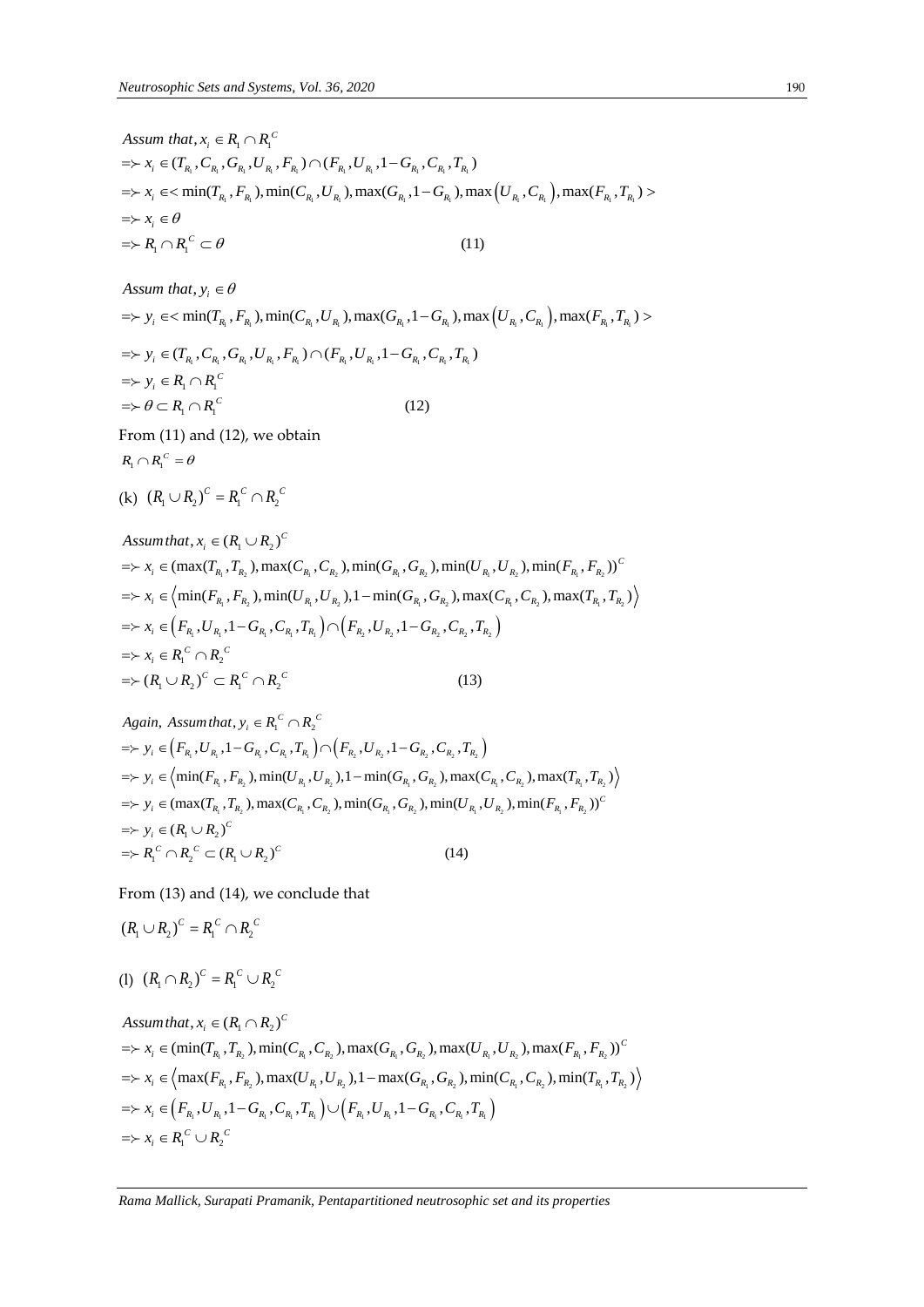$$
\Rightarrow (R_1 \cap R_2)^C \subset R_1^C \cup R_2^C \tag{15}
$$

*Again, Assumthat,*  $y_i \in R_1^C \cup R_2^C$ <br>  $\Rightarrow y_i \in \Big\langle F_{R_1}, U_{R_1}, 1 - G_{R_1}, C_{R_1}, T_{R_1} \Big\rangle \cup \Big\langle F_{R_2}, U_{R_2}, 1 - G_{R_2}, C_{R_2}, T_{R_2} \Big\rangle$  $y_i \in \left\langle F_{R_1}, U_{R_1}, 1 - G_{R_1}, C_{R_1}, T_{R_1} \right\rangle \cup \left\langle F_{R_2}, U_{R_2}, 1 - G_{R_2}, C_{R_2}, T_{R_2} \right\rangle$ <br>  $y_i \in \left\langle \max(F_{R_1}, F_{R_2}), \max(U_{R_1}, U_{R_2}), 1 - \max(G_{R_1}, G_{R_2}), \min(C_{R_1}, C_{R_2}), \min(T_{R_1}, T_{R_2}) \right\rangle$ 17 *y<sub>i</sub>* ⊂  $\langle$  1  $R_1$ , 2  $R_1$ , 1  $Q_{R_1}$ , 2  $R_1$ , 1  $R_2$ , 1  $Q_{R_2}$ , 2  $R_2$ , 1  $Q_{R_2}$ , 2  $R_2$ , 1  $R_2$ ), min(  $C_{R_1}$ ,  $C_{R_2}$ ), min( $T_{R_1}$ ,  $T_{R_2}$ )<br>
⇒ *y<sub>i</sub>* ∈ (min( $T_{R_1}$ ,  $T_{R_2}$ ), min( $C_{R_1}$ ,  $\Rightarrow (R_1 \cap R_2)^c \subset R_1^c \cup R_2^c$ <br>*Again, Assumthat, y<sub>i</sub>*  $\in R_1^c \cup R_2^c$  $\begin{aligned} & \text{Equation (S314)} \\ & \Rightarrow y_i \in \left\langle F_{R_1}, U_{R_1}, 1 - G_{R_1}, C_{R_1}, T_{R_1} \right\rangle \cup \left\langle F_{R_2}, U_{R_2} \right\rangle, 1 - G_i \\ & \Rightarrow y_i \in \left\langle \max(F_{R_1}, F_{R_2}), \max(U_{R_1}, U_{R_2}), 1 - \max(G_{R_1}, U_{R_2}), 1 - \max(G_{R_1}, U_{R_2}) \right\rangle, \end{aligned}$  $\sum_{i_1}^n \cap R_2$  $\Rightarrow$   $y_i$  ∈ (min( $T_{R_1}, T_{R_2}$ ), min( $C_{R_i}$ ,  $C$ <br>  $\Rightarrow$   $y_i$  ∈ ( $R_1 \cap R_2$ )<sup> $C$ </sup><br>  $\Rightarrow$   $R_1^C \cup R_2^C \subset (R_1 \cap R_2)^C$  $\langle \max(T_{R_1}) \rangle$ <br>(min(T<sub>R<sub>1</sub></sub>,  $(R_1 \cap R_2)$ )  $(T_{R_2}), min(C_{R_1}, C_{R_2}), max(G_{R_1}, G_{R_2}), max(U_{R_1}, U_{R_2}), max(F_{R_1}, F_{R_2}))^C$ <br>  $(R_1 \cap R_2)^C$  (16)  $F_{R_1}$ ,  $C_{R_2}$ ), min( $T_{R_1}$ <br> $F_{R_2}$ ), max( $F_{R_1}$ ,  $F_{R_2}$  $C_i \in (R_1 \cap R_2)^C$  $\Rightarrow$   $y_i \in \left(\max(\mathbf{r}_{R_i}, \mathbf{r}_{R_2}), \right)$ <br>  $\Rightarrow$   $y_i \in \left(\min(\mathbf{T}_{R_i}, \mathbf{T}_{R_2}), \right)$ <br>  $\Rightarrow$   $y_i \in (R_1 \cap R_2)^C$ 

From (15) and (16) we conclude that,

$$
(R_1 \cap R_2)^c = R_1^c \cup R_2^c
$$

### **4. Conclusion:**

In this article we have develop pentapartitioned neutrosophic set. The pentapartitioned neutrosophic set is extension of SVNS and QSVNS. The concept of complement law, inclusion law, union law, intersection law, commutative law, etc. have been defined on pentapartitioned neutrosophic sets. Future works may comprise of the study of different types of operators on pentapartitioned neutrosophic sets dealing with actual problems and implementing them in decision-making problems [8-13].

#### **Reference:**

- 1. Zadeh, L. A. (1965). Fuzzy sets. Information and Control, 8 (3),338–353.
- 2. Atanassov, K. (1986). Intuitionistic fuzzy sets. Fuzzy Sets and Systems, 20, 87-96.
- 3. Smarandache, F. (1998). A unifying field of logics. Neutrosophy: neutrosophic probability, set and logic. Rehoboth: American Research Press.
- 4. Wang, H., Smarandache, F., Sunderraman, R., and Zhang, Y.Q. (2010). Single valued neutrosophic sets. Multi-space and Multi-structure, 4, 410–413.
- 5. Belnap N.D. (1977). A useful four-valued logic. In: Dunn J.M., Epstein G. (Eds.) Modern uses of multiple-valued logic. Episteme (A series in the foundational, methodological, philosophical, psychological, sociological, and political aspects of the sciences, pure and applied, (pp.5-37), vol 2. Dordrecht: Springer. https://doi.org/10.1007/978-94-010-1161-7\_2.0
- 6. Chatterjee, R.; P. Majumdar, P.; Samanta, S.K. (2016). On some similarity measures and entropy on quadripartitioned single valued neutrosophic sets. Journal of Intelligent & Fuzzy Systems, 30, 2475-2485.
- 7. Smarandache, F. (2013). n-Valued refined neutrosophic logic and its applications to physics. Progress in Physics, 4, 143-146.
- 8. Biswas, P.; Pramanik, S.; Giri, B. C. (2018). [Distance measure based MADM strategy with interval](http://fs.unm.edu/NSS/DistanceMeasureBasedMADM.pdf)  [trapezoidal neutrosophic numbers.](http://fs.unm.edu/NSS/DistanceMeasureBasedMADM.pdf) Neutrosophic Sets and Systems, 19, 40-46.
- 9. Pramanik, S.; Dey, P. P.; Smarandache, F. (2018). Correlation coefficient measures of interval bipolar neutrosophic sets for solving multi-attribute decision making problems. Neutrosophic Sets and Systems, 19, 70-79.

*Rama Mallick, Surapati Pramanik, Pentapartitioned neutrosophic set and its properties*